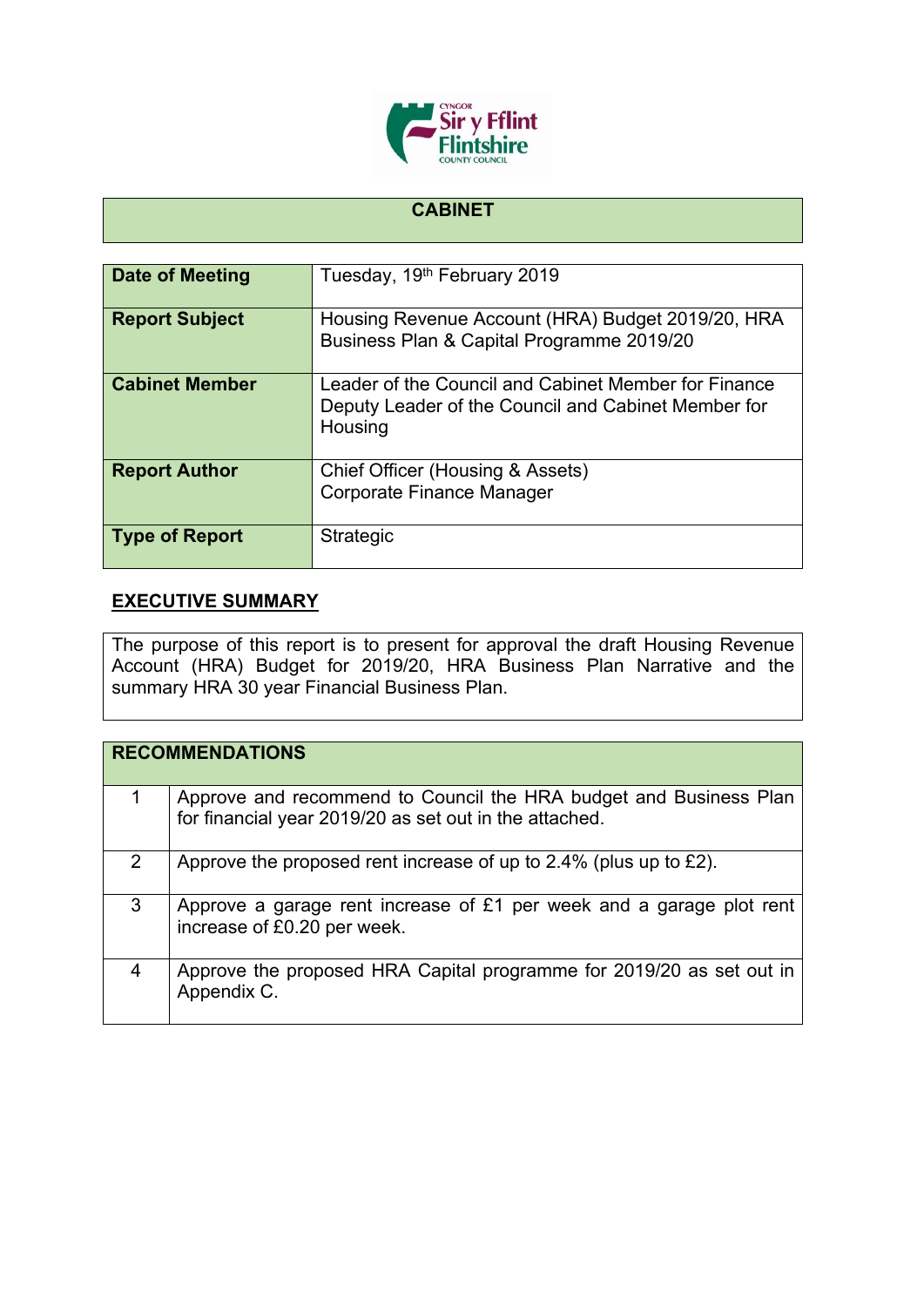## **REPORT DETAILS**

| 1.00 | <b>BACKGROUND</b>                                                                                                                                                                                                                                                             |
|------|-------------------------------------------------------------------------------------------------------------------------------------------------------------------------------------------------------------------------------------------------------------------------------|
|      | <b>Considerations</b>                                                                                                                                                                                                                                                         |
| 1.01 | The HRA is required to produce a 30 year business plan.<br>The strategic context for this year's HRA budget setting and business plan<br>includes the following:                                                                                                              |
|      | The need to ensure the treasury management strategy continues<br>$\bullet$<br>to meet the Councils new and ongoing borrowing requirements;<br>Delivering a prudent plan for income maximisation, based on the<br>$\bullet$<br>delivery of high quality services;              |
|      | Setting a balanced budget with minimum general un-earmarked<br>$\bullet$<br>reserves of 3% of expenditure;<br>Continued drive to ensure all service costs are efficient and that<br>$\bullet$                                                                                 |
|      | value for money can be achieved;<br>Achieving WHQS by 2020 and providing adequate ongoing<br>$\bullet$                                                                                                                                                                        |
|      | capital to maintain WHQS levels.<br>Maximisation of revenue efficiencies to minimise the borrowing<br>$\bullet$<br>required to meet WHQS by 2020;<br>Delivery of new build Council housing<br>$\bullet$<br>Ongoing transition of rents to target.                             |
|      | <b>Prudential Borrowing</b>                                                                                                                                                                                                                                                   |
| 1.02 | On the 29th October 2018, the Welsh Government Minister for Housing &<br>Regeneration wrote to all Local Housing Authorities to confirm that the<br>decision to lift the cap on local authority HRA borrowing will now also apply<br>in Wales.                                |
| 1.03 | Work is currently underway through legal colleagues to terminate the<br>Voluntary Agreements under which each authority exited the former<br>Housing Revenue Account Subsidy scheme. The draft business plan<br>proposals do not breach the existing debt cap during 2019/20. |
|      | <b>Current Borrowing</b>                                                                                                                                                                                                                                                      |
| 1.04 | The levels of HRA prudential borrowing on WHQS and new builds at 31 <sup>st</sup><br>March 2019 are anticipated to be as follows:                                                                                                                                             |
|      | <b>Purpose</b><br>£m<br><b>WHQS</b><br>16.7<br>New builds<br>14.3<br>31.0<br><b>Total</b>                                                                                                                                                                                     |
|      | This excludes a Vibrant & Viable Places (VVP) loan of £0.850m which<br>supported the former Dairy Site new build housing scheme.                                                                                                                                              |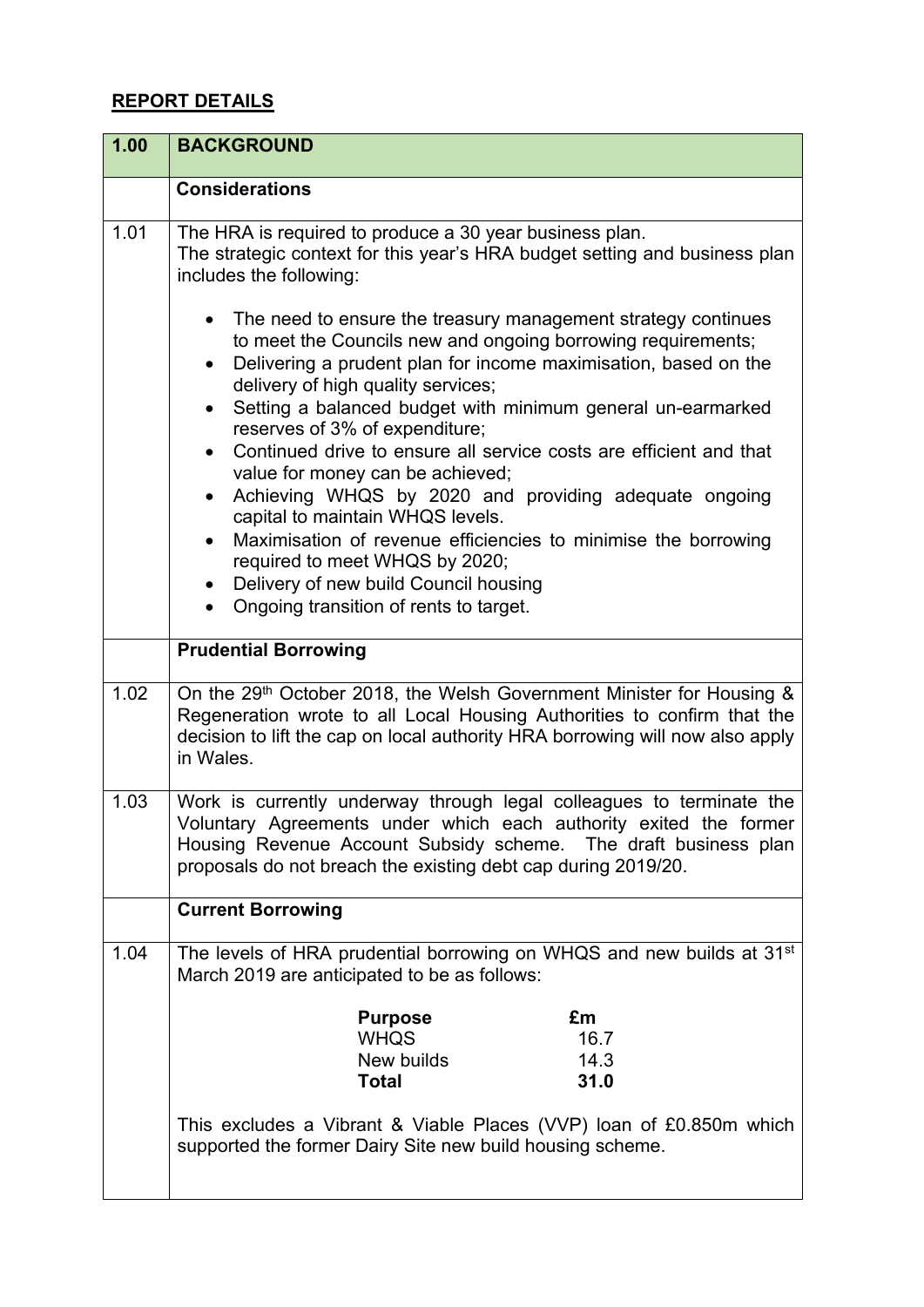| 1.05 | The current prudential borrowing assumptions for 2019/20 are:-                                                                                                                                                                                                                                               |  |
|------|--------------------------------------------------------------------------------------------------------------------------------------------------------------------------------------------------------------------------------------------------------------------------------------------------------------|--|
|      | <b>Purpose</b><br>£m                                                                                                                                                                                                                                                                                         |  |
|      | <b>WHQS</b><br>4.2                                                                                                                                                                                                                                                                                           |  |
|      | 9.3<br><b>New Builds</b>                                                                                                                                                                                                                                                                                     |  |
|      | 13.5<br><b>Total</b>                                                                                                                                                                                                                                                                                         |  |
|      | In the event the borrowing cap isn't lifted during 2019/20 (because of<br>delays in removing the voluntary agreements), start on site dates for future<br>new builds may need to be held back in the business plan.                                                                                          |  |
| 1.06 | Prudential borrowing interest rates have been included in the business<br>plan at 4.3% per annum. The HRA currently benefits from any non-<br>recurring savings generated by the single debt pool arrangement it holds<br>with the Council Fund.                                                             |  |
|      | <b>Rents</b>                                                                                                                                                                                                                                                                                                 |  |
| 1.07 | Each year, the Minister with responsibility for housing makes a decision on<br>the level of increase to be applied to the Welsh Government's Policy for<br>Social Housing Rents (Rent Policy).                                                                                                               |  |
| 1.08 | The existing policy (CPI + $1.5\%$ + up to £2 per week) expires on 31st<br>March 2019 and the outcome of the Affordable Housing Supply Review will<br>provide details of the future policy.                                                                                                                  |  |
| 1.09 | In 2019/20 a one year interim policy will apply.                                                                                                                                                                                                                                                             |  |
|      | The Minister has agreed the following:-                                                                                                                                                                                                                                                                      |  |
|      | 1. The annual uplift will be set at CPI only i.e. 2.4%.                                                                                                                                                                                                                                                      |  |
|      | 2. The maximum amount a social landlord can increase an individual<br>tenant's weekly rent is 2.4%. For the avoidance of doubt, the discretion<br>to apply "up to £2 per week" has been removed for those social<br>landlords whose average weekly rent is within or above their Target<br><b>Rent Band.</b> |  |
|      | 3. Where a social landlord's average weekly rent is below their Target<br>Rent Band and is required under the Rent Policy to be within the Target<br>Rent Band, the maximum amount they can increase an individual<br>tenant's weekly rent is $2.4\%$ + £2.                                                  |  |
|      | 4. This decision will apply for one year only (2019-20) while we are<br>awaiting the outcome of the Affordable Housing Supply Review.                                                                                                                                                                        |  |
| 1.10 | The following assumptions have been made for rent loss relating to empty<br>properties (voids) and bad debts.                                                                                                                                                                                                |  |
|      | The percentage allowance for void rent loss has been increased from<br>1.41% to 1.75%. The financial impact of this change is approximately<br>£0.119m (when compared to the 2018/19 business plan).                                                                                                         |  |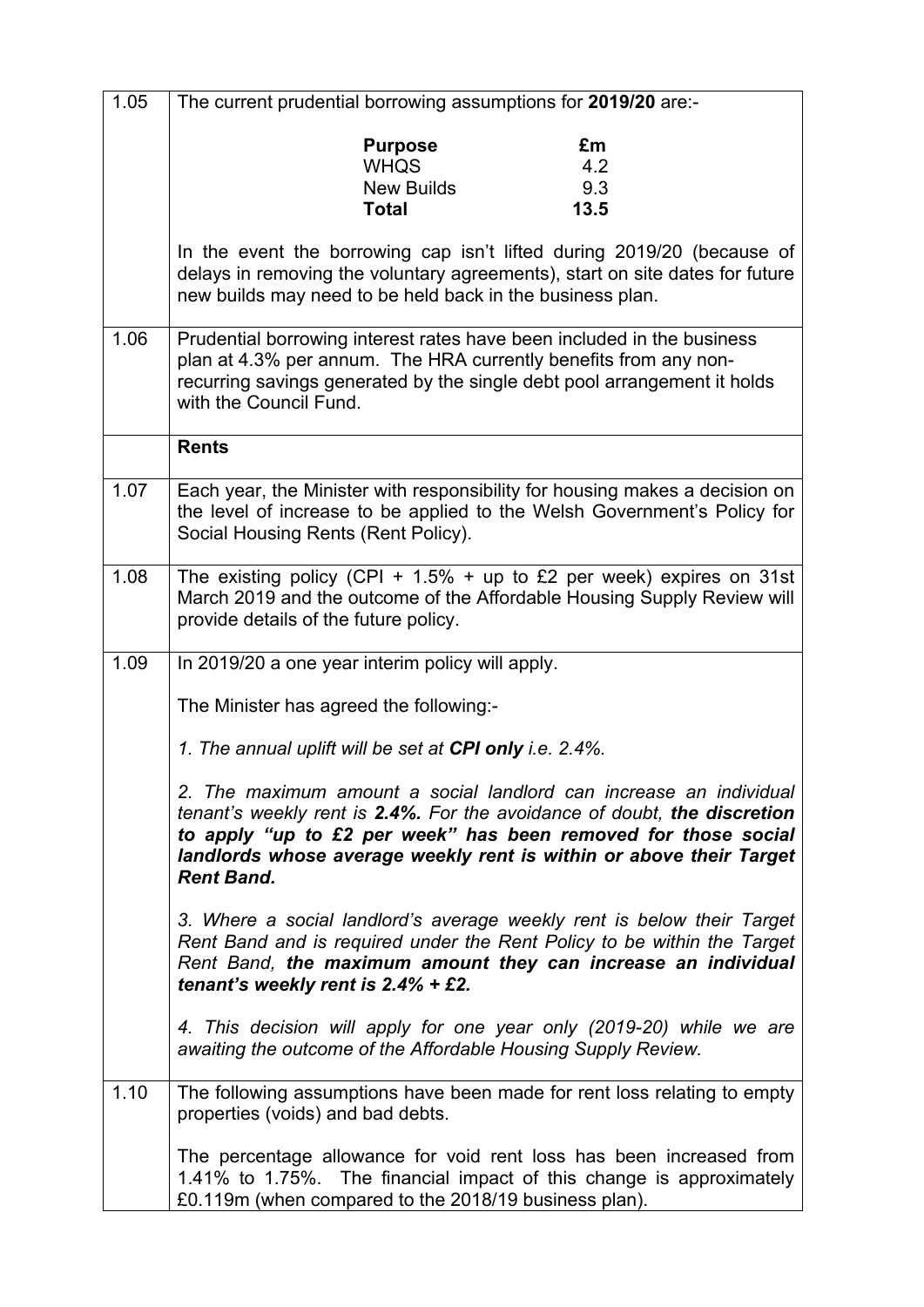|      | The percentage allowance for bad debts increases from 1.75% to 2.00%<br>during 2019/20 as per the 2018/19 business plan. This change provides<br>for the increase in bad debts that have arisen since the introduction of<br>Universal Credit.                                                                                                                                                                                                                                                                                                                                                                                                                                                                                                                                                                                                                    |                |
|------|-------------------------------------------------------------------------------------------------------------------------------------------------------------------------------------------------------------------------------------------------------------------------------------------------------------------------------------------------------------------------------------------------------------------------------------------------------------------------------------------------------------------------------------------------------------------------------------------------------------------------------------------------------------------------------------------------------------------------------------------------------------------------------------------------------------------------------------------------------------------|----------------|
|      | <b>Garage Rents</b>                                                                                                                                                                                                                                                                                                                                                                                                                                                                                                                                                                                                                                                                                                                                                                                                                                               |                |
| 1.11 | Garage rents are currently charged at £7.61 per week and garage plots<br>£1.20 per week. An increase of £1 per week is proposed for garages and<br>£0.20 for garage plots.                                                                                                                                                                                                                                                                                                                                                                                                                                                                                                                                                                                                                                                                                        |                |
|      | <b>Capital Programme</b>                                                                                                                                                                                                                                                                                                                                                                                                                                                                                                                                                                                                                                                                                                                                                                                                                                          |                |
| 1.12 | £22.9m has been built into the WHQS and Asset investment programme<br>for 2019/20. This includes provision for internal work streams, external<br>enveloping works, environmental programmes, fire risks and Disability<br>Discrimination Act (DDA) works, asbestos, off gas, energy efficiency works<br>and strategic acquisition. Cabinet has approved the asset investment plan<br>to achieve the WHQS by 2020 and the budget set will ensure that the<br>council is still on track to meet its commitment to achieve the standard.<br>An additional allocation of £0.500m has been included in the WHQS<br>programme for external enveloping works and £0.275m has been set<br>aside to reinvest the monies generated by Solar PV into energy efficiency<br>across the housing stock.<br>In addition, £11.3m has been budgeted in 2019/20 for Council housing |                |
|      | building schemes. This includes estimated rollover from 2018/19 following<br>slippage on batch 3 schemes.                                                                                                                                                                                                                                                                                                                                                                                                                                                                                                                                                                                                                                                                                                                                                         |                |
|      | The £34m capital programme will be funded by:-                                                                                                                                                                                                                                                                                                                                                                                                                                                                                                                                                                                                                                                                                                                                                                                                                    |                |
|      | <b>WHQS &amp; Asset Investment Funding</b>                                                                                                                                                                                                                                                                                                                                                                                                                                                                                                                                                                                                                                                                                                                                                                                                                        | £m             |
|      | <b>Prudential Borrowing</b>                                                                                                                                                                                                                                                                                                                                                                                                                                                                                                                                                                                                                                                                                                                                                                                                                                       | 4.162          |
|      | <b>Revenue Contribution (CERA)</b>                                                                                                                                                                                                                                                                                                                                                                                                                                                                                                                                                                                                                                                                                                                                                                                                                                | 13.442         |
|      | <b>Major Repairs Allowance</b><br>Solar PV Feed in Tariff                                                                                                                                                                                                                                                                                                                                                                                                                                                                                                                                                                                                                                                                                                                                                                                                         | 5.065<br>0.275 |
|      |                                                                                                                                                                                                                                                                                                                                                                                                                                                                                                                                                                                                                                                                                                                                                                                                                                                                   | 22.944         |
|      | <b>Total</b>                                                                                                                                                                                                                                                                                                                                                                                                                                                                                                                                                                                                                                                                                                                                                                                                                                                      |                |
|      | <b>New Build Funding</b>                                                                                                                                                                                                                                                                                                                                                                                                                                                                                                                                                                                                                                                                                                                                                                                                                                          | £m             |
|      | <b>Prudential Borrowing</b>                                                                                                                                                                                                                                                                                                                                                                                                                                                                                                                                                                                                                                                                                                                                                                                                                                       | 9.254          |
|      | <b>Innovative Housing Programme Grant</b>                                                                                                                                                                                                                                                                                                                                                                                                                                                                                                                                                                                                                                                                                                                                                                                                                         | 1.100          |
|      | <b>Capital Receipts</b>                                                                                                                                                                                                                                                                                                                                                                                                                                                                                                                                                                                                                                                                                                                                                                                                                                           | 0.375          |
|      | <b>Commuted Sums</b>                                                                                                                                                                                                                                                                                                                                                                                                                                                                                                                                                                                                                                                                                                                                                                                                                                              | 0.535          |
|      | <b>Total</b>                                                                                                                                                                                                                                                                                                                                                                                                                                                                                                                                                                                                                                                                                                                                                                                                                                                      | 11.264         |
|      | <b>Inflation</b>                                                                                                                                                                                                                                                                                                                                                                                                                                                                                                                                                                                                                                                                                                                                                                                                                                                  |                |
| 1.13 | Price inflation has been included in the business plan at October CPI -<br>2.4%                                                                                                                                                                                                                                                                                                                                                                                                                                                                                                                                                                                                                                                                                                                                                                                   |                |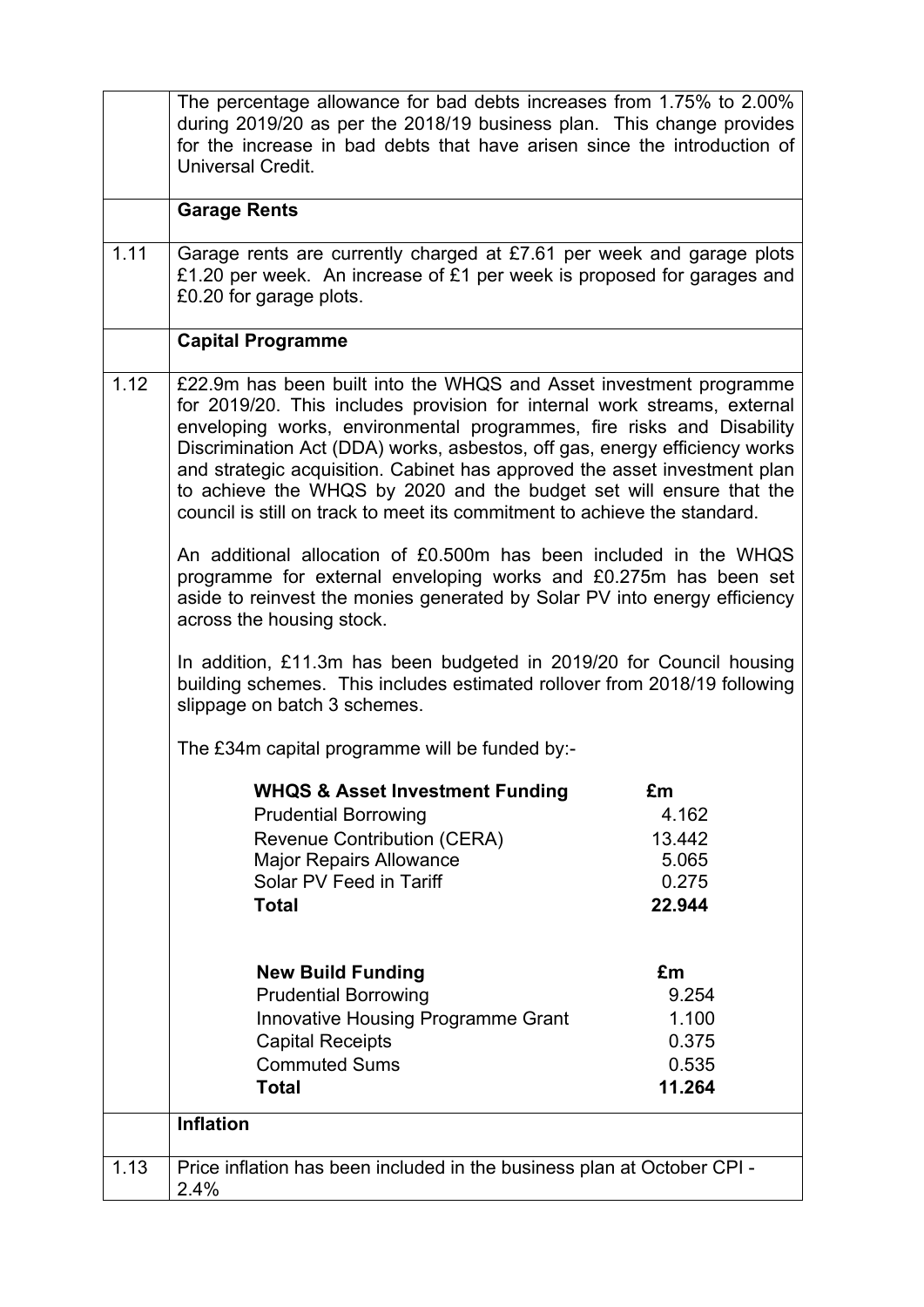|      | Non-standard inflation has been included for the following:-<br>Gas 15%<br>Electricity 11.8%<br>Materials & Subcontractors 3%<br>Capital 3%                                                                                                                                                                                                                                                                                                             |
|------|---------------------------------------------------------------------------------------------------------------------------------------------------------------------------------------------------------------------------------------------------------------------------------------------------------------------------------------------------------------------------------------------------------------------------------------------------------|
|      | As more local authorities and RSLs begin to build, labour and materials<br>become more expensive. BREXIT may also create its own inflationary<br>pressures.                                                                                                                                                                                                                                                                                             |
|      | Abolition of the Right to Buy and Associated Rights (Wales) Act                                                                                                                                                                                                                                                                                                                                                                                         |
| 1.14 | Right to Buy was temporarily suspended in Flintshire on 21 <sup>st</sup> February<br>2017 for a period of 5 years. Right to Buy will now be abolished in Wales<br>on 26th January 2019 for existing properties, one year after Royal Assent.<br>To encourage investment in new homes, the rights ended for homes that<br>are new to the social housing stock and therefore had no existing tenants<br>two months after Royal Assent on 24th March 2018. |
| 1.15 | Attached to this report for Informal Cabinet consideration: -<br>Appendix A - HRA Business Plan Narrative<br>Appendix B - 30 Year HRA Financial Business Plan Summary<br>$\bullet$<br>Appendix C - HRA Capital Programme 2019/20                                                                                                                                                                                                                        |

| 2.00 | <b>RESOURCE IMPLICATIONS</b>                                                                                                                                                                                                                                                        |
|------|-------------------------------------------------------------------------------------------------------------------------------------------------------------------------------------------------------------------------------------------------------------------------------------|
| 2.01 | The HRA is a ring fenced budget. This HRA budget and Business Plan<br>demonstrates that the council can achieve the WHQS by 2020, can meet<br>service improvement plans and commitments and with prudential<br>borrowing can continue its Council house building programme in 2019. |
| 2.02 | Additional staff have been appointed to deliver an accelerated WHQS<br>programme. The funding for these posts is provided for in the WHQS<br>programme.                                                                                                                             |

| 3.00 | <b>CONSULTATIONS REQUIRED / CARRIED OUT</b>                                                                                                               |
|------|-----------------------------------------------------------------------------------------------------------------------------------------------------------|
| 3.01 | The draft budget was discussed with the Tenants Federation at their<br>January 2019 meeting.                                                              |
| 3.02 | The draft HRA business plan and recommendations set out above were<br>supported by Community & Enterprise Scrutiny Committee on the 23rd<br>January 2019. |
| 3.03 | Detailed consultation has been undertaken with tenants and elected<br>members to inform the preparation of the WHQS investment programme.                 |
| 3.04 | Full local consultation is carried out for each new build scheme.                                                                                         |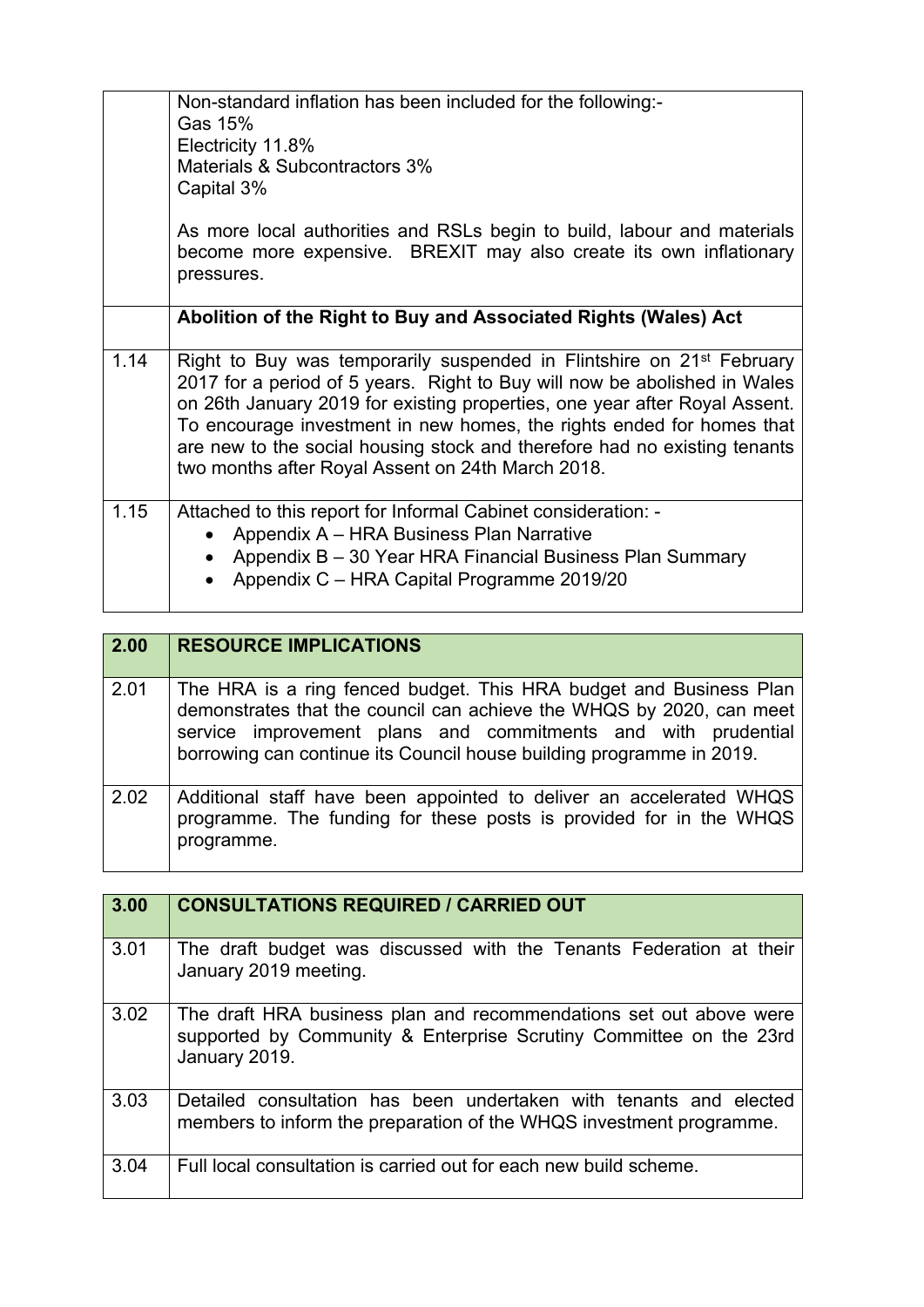| 4.00 | <b>RISK MANAGEMENT</b>                                                                                                                                                                                                                                                         |
|------|--------------------------------------------------------------------------------------------------------------------------------------------------------------------------------------------------------------------------------------------------------------------------------|
| 4.01 | The Council has agreed a Rent Policy which will see rents at benchmark<br>levels, rather than taking the opportunity to set at 5% per cent above the<br>benchmark (with the exception of SHARP properties). This decision was<br>taken to safeguard affordability for tenants. |
| 4.02 | Stock investment delivery plans will enhance the appearance of the<br>environment and will contribute toward the Council's CO2 reduction<br>targets.                                                                                                                           |
| 4.03 | All households will benefit from the Councils WHQS programme. The<br>impact of the investment planning and efficiencies is being modelled for<br>various customer groups to ensure that there is no disproportionate impact<br>on any groups with protected characteristics.   |
| 4.04 | The Business Plan assumes a confirmation of Major Repairs Allowance<br>(MRA) for the full 30 year life of the Business Plan.                                                                                                                                                   |
| 4.05 | The potential impact of BREXIT on interest rates and inflation has been<br>mitigated by increasing the estimated assumptions included in the<br>business plan.                                                                                                                 |

| 5.00 | <b>APPENDICES</b>                                                                                                                                  |
|------|----------------------------------------------------------------------------------------------------------------------------------------------------|
| 5.01 | Appendix A – HRA Business Plan Narrative<br>Appendix B - 30 Year HRA Financial Business Plan Summary<br>Appendix C - HRA Capital Programme 2019/20 |

| 6.00 | LIST OF ACCESSIBLE BACKGROUND DOCUMENTS                                                             |
|------|-----------------------------------------------------------------------------------------------------|
| 6.01 | None.                                                                                               |
|      | <b>Contact Officer:</b> Neal Cockerton, Chief Officer (Housing & Assets)<br>Telephone: 01352 702500 |
|      | <b>E-mail:</b> neal.cockerton@flintshire.gov.uk                                                     |

| <b>GLOSSARY OF TERMS</b>                                                                                                                                                                                                                                                    |
|-----------------------------------------------------------------------------------------------------------------------------------------------------------------------------------------------------------------------------------------------------------------------------|
| <b>Financial Year:</b> the period of 12 months commencing on 1 April 2019.                                                                                                                                                                                                  |
| <b>Revenue:</b> a term used to describe the day to day costs of running Council<br>services and income deriving from those services. It also includes charges<br>for the repayment of debt, including interest, and may include direct<br>financing of capital expenditure. |
| Capital expenditure: money spent by the organisation on acquiring or<br>maintaining fixed assets, such as land, buildings, and equipment.                                                                                                                                   |
|                                                                                                                                                                                                                                                                             |